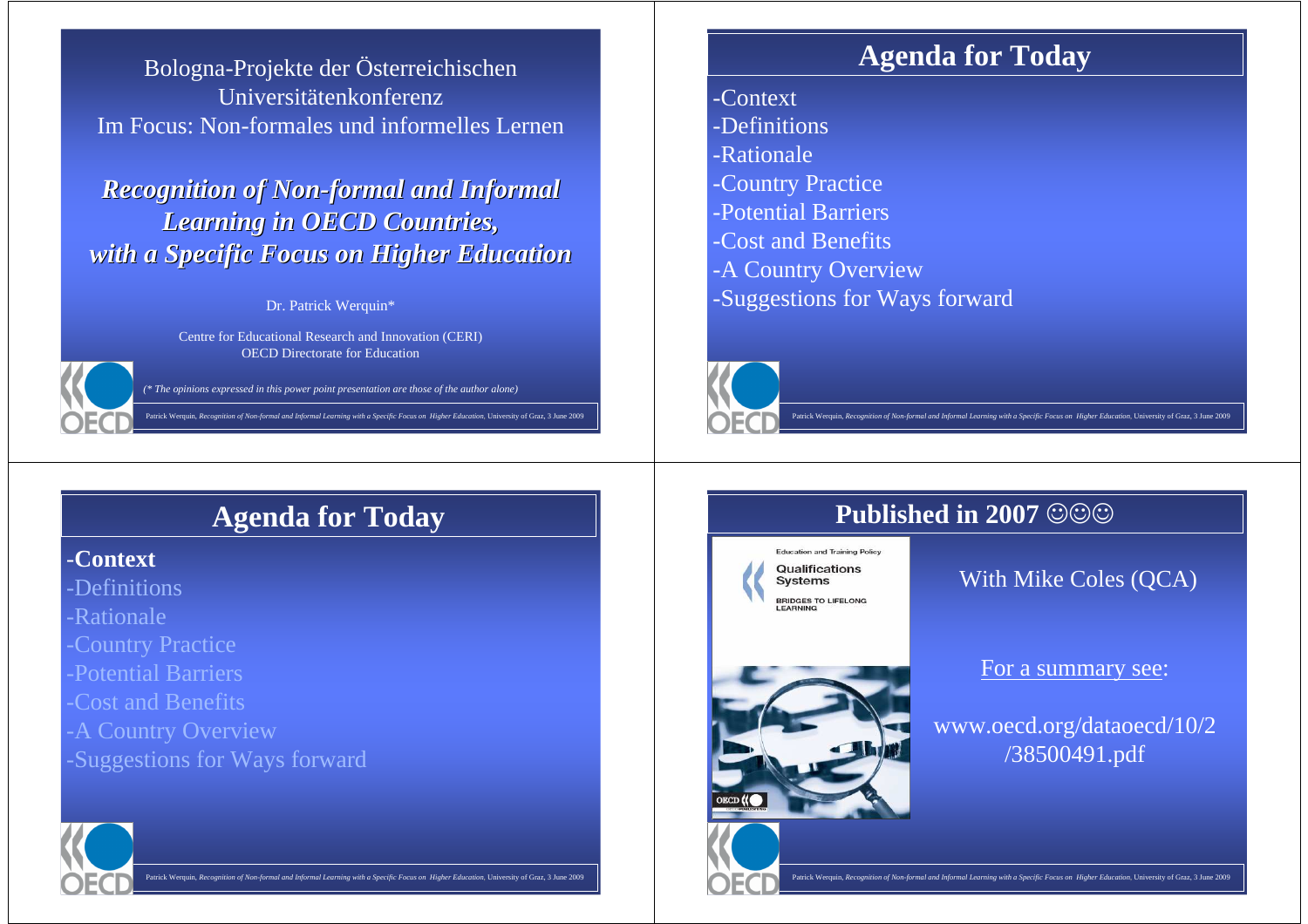### **Starting Point**

-RNFIL  $=$  mechanism to create <u>more</u> and better lifelong learning

-as well as:

.Credit transfer [system].Qualifications framework .Stakeholders involvement .Information and guidance

# Patrick Werquin, *Recognition of Non-formal and Informal Learning with a Specific Focus on Higher Education*, University of Graz, 3 June 2009

# **Agenda for Today**

…

-Context-**Definitions**

-Rationale

-Country Practice

-Potential Barriers

-Cost and Benefits

-A Country Overview

-Suggestions for Ways forward



#### Patrick Werquin, *Recognition of Non-formal and Informal Learning with a Specific Focus on Higher Education*, University of Graz, 3 June 2009

### **Participating Countries**

22 countries on the 5 continents (16 review visits)

**Australia**, Austria, **Belgium-Flanders, Canada, Chile**, Czech Republic, Denmark, **Germany**, Greece, **Hungary**, Iceland, **Ireland, Italy, Korea**, **Mexico, the Netherlands, Norway, Slovenia, South Africa, Spain**, Switzerland and the **United Kingdom**



,

www.oecd.org/edu/recognition

Patrick Werquin, *Recognition of Non-formal and Informal Learning with a Specific Focus on Higher Education*, University of Graz, 3 June 2009

### **Definitions**

Many terms even in English only:

- **RPL** (Australia), **PLAR** (Canada), **APL** or **APEL** (UK), Ireland uses them all...

- **RAS** (Recognition of Acquired Skills)
- (Recognition of previous knowledge  $\circledcirc$ )
- Recognition of Learning Outcomes

…

### **Other languages:**

- **EVC** (Belgium Flanders, Netherlands), **VAE** (France), Italia (many terms), RANFI (Mexico), Acreditación (Spain)…

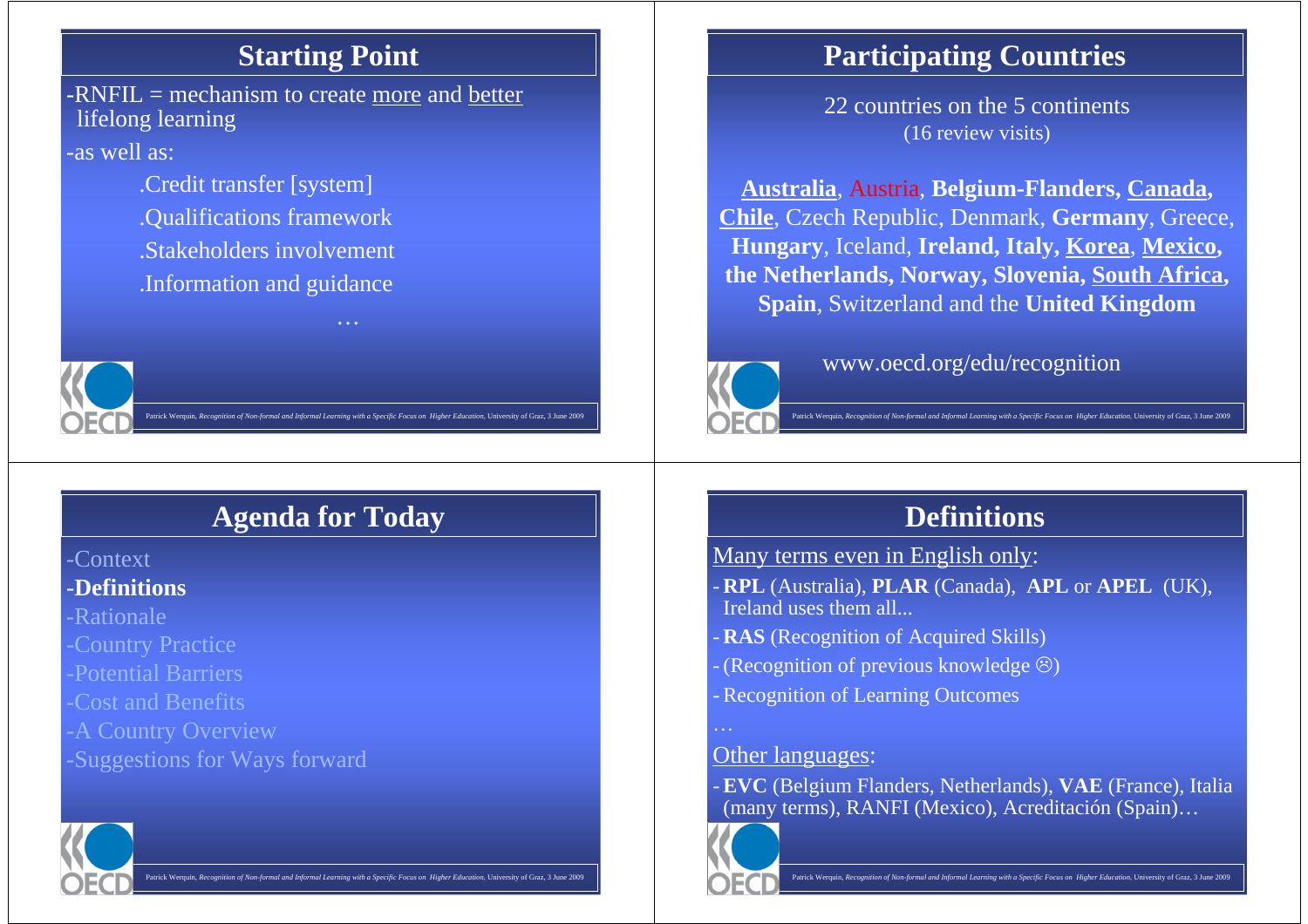### **Definition: Recognition of What?**

 $-$ Not consensual  $\odot$ 

- Proposed definitions (in short  $\circledcirc$ )
- -Formal learning: learning that is structured in terms of content, scheduling, organisation and financing
- -Informal learning: unintentional, not all the above
- Non-formal learning: in between, for local specificities
- -Recognition: outcomes have value and are used in the society (**Social Recognition**)
- -Key issue: recognition does not necessarily mean ahigh level of formalisation, but it needs some



# **Rationale: Different Levels**

Patrick Werquin, *Recognition of Non-formal and Informal Learning with a Specific Focus on Higher Education*, University of Graz, 3 June 2009

,

-Rationale given by the context:

- -Demography, distribution of qualifications
- -Many individuals are skilled but their skills are not visible and, therefore, not recognised
- -Rationale given by the objectives:
	- -Labour market
	- -Formal education and training

-Cost

-Strong motivator: entry into Lifelong Learning



-Develop VET

# **Agenda for Today**

- -Context
- -Definitions

### -**Rationale**

- -Country Practice
- -Potential Barriers
- -Cost and Benefits
- -A Country Overview
- -Suggestions for Ways forward



Patrick Werquin, *Recognition of Non-formal and Informal Learning with a Specific Focus on Higher Education*, University of Graz, 3 June 2009

# **Agenda for Today**

-Context

- -Definitions
- -Rationale
- -**Country Practice**
- -Potential Barriers
- -Cost and Benefits
- -A Country Overview
- -Suggestions for Ways forward

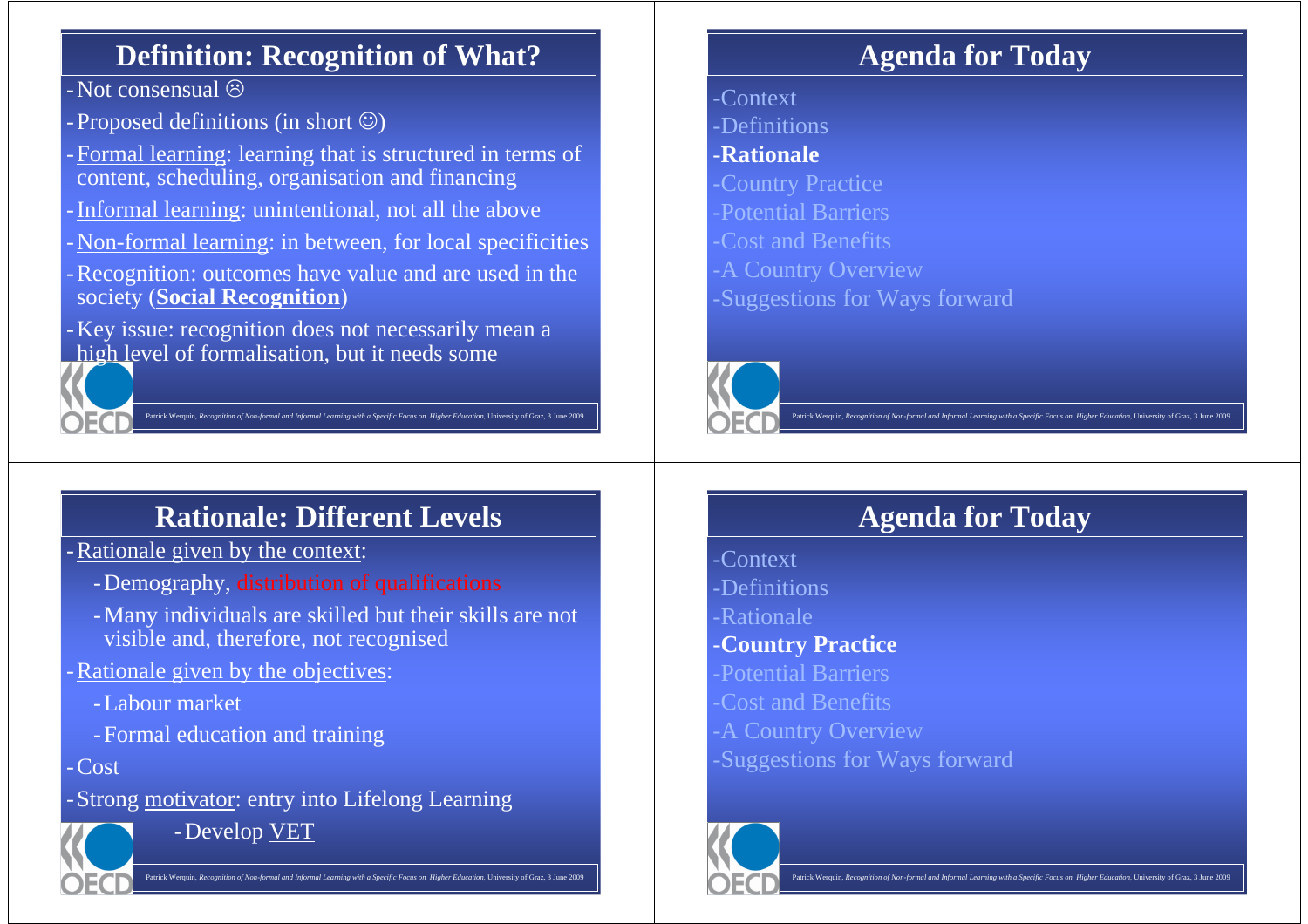### **Overview of Key Issues and Practice**

### -Rhetoric

-Information, advice and counselling

- -Legal framework
- -Piloting/Evaluation (data... <sup>⊝</sup>)<br>-"Physical" support: [e-]portfoli
- -"Physical" support: [e-]portfolio and the like (ProfilPASS, Competence passport/card…),

certification

-Assessment methods: exam, simulation, observation,interview (standards…)



### **Countries Offering Full Qualification on the Basis of RNFIL Only**

Patrick Werquin, *Recognition of Non-formal and Informal Learning with a Specific Focus on Higher Education*, University of Graz, 3 June 2009

,

| <b>Full Qualification</b><br>for all<br><b>Qualifications</b> | <b>Full Qualification in Some</b><br><b>Instances</b> | <b>Not Possible</b> |
|---------------------------------------------------------------|-------------------------------------------------------|---------------------|
|                                                               |                                                       |                     |
|                                                               |                                                       |                     |
|                                                               |                                                       |                     |



#### Patrick Werquin, *Recognition of Non-formal and Informal Learning with a Specific Focus on Higher Education*, University of Graz, 3 June 2009

### **Overview of Key Issues and Practice**

-Financing and fees

- -Quality assurance
- -Dedicated assessment centre(s)
- -Aims and outcomes: exemptions, credits, full qualification
- -Recognition of NFIL will not create economic growth-Recognition of NFIL does not create the skills, knowledge and competences it is meant to recognise……But it is still a learning process



Patrick Werquin, *Recognition of Non-formal and Informal Learning with a Specific Focus on Higher Education*, University of Graz, 3 June 2009

### **Countries Offering Full Qualification on the Basis of RNFIL Only**

| <b>Full Qualification</b><br>for all | <b>Full Qualification in Some</b><br><b>Instances</b> | <b>Not Possible</b>   |  |
|--------------------------------------|-------------------------------------------------------|-----------------------|--|
| <b>Qualifications</b>                |                                                       | Germany, Canada       |  |
|                                      |                                                       | (other provinces and  |  |
|                                      |                                                       | territories), Korea,  |  |
|                                      |                                                       | Chile, Spain, Greece, |  |
|                                      |                                                       | Hungary, Iceland,     |  |
|                                      |                                                       | Italia (Val d'Aosta,  |  |
|                                      |                                                       | Macerata), Czech      |  |
|                                      |                                                       | Republic              |  |

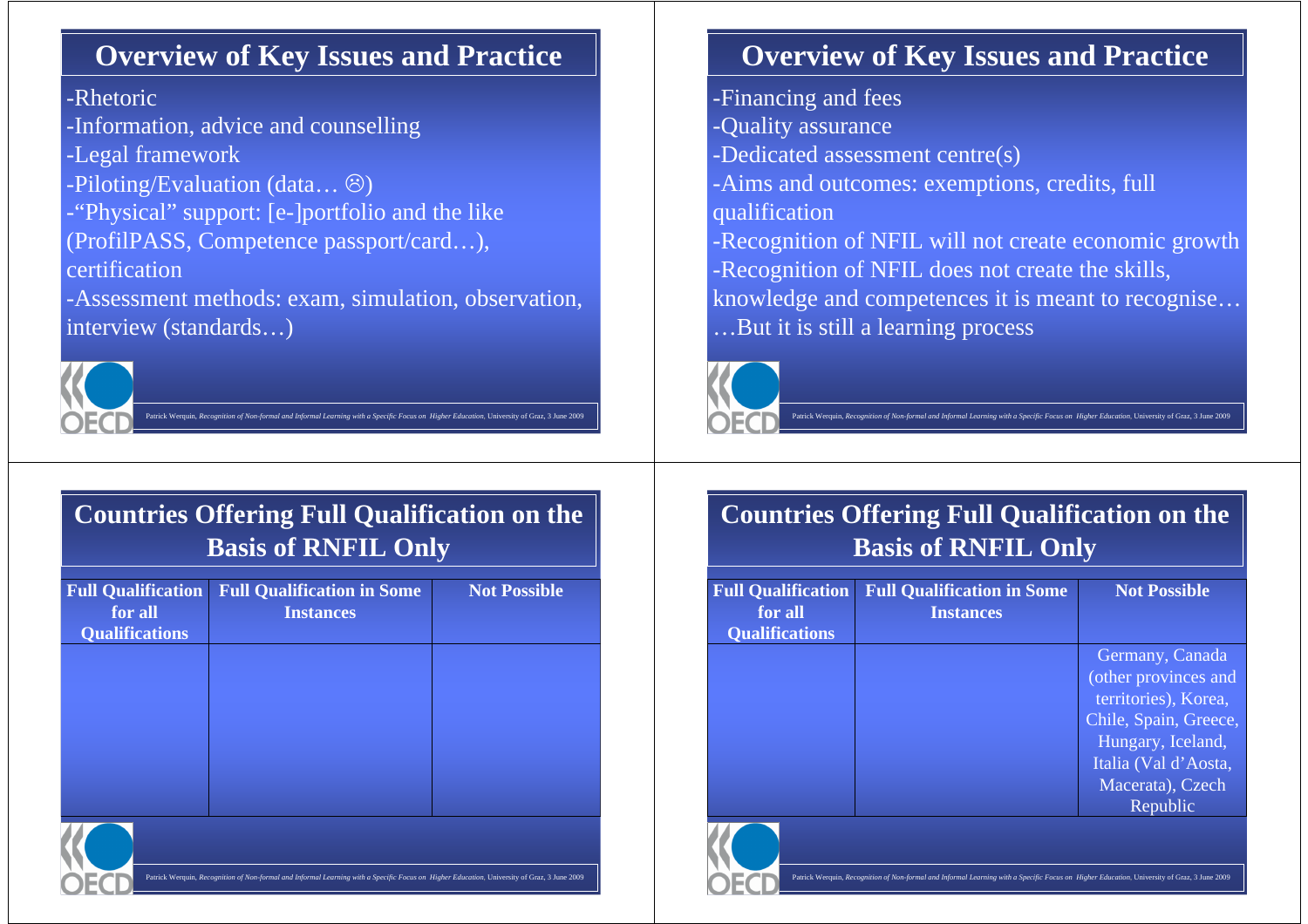### **Countries Offering Full Qualification on the Basis of RNFIL Only**

| <b>Full Qualification</b>                                                                                                                   | <b>Full Qualification in Some</b> | <b>Not Possible</b>   |  |
|---------------------------------------------------------------------------------------------------------------------------------------------|-----------------------------------|-----------------------|--|
| for all                                                                                                                                     | <b>Instances</b>                  |                       |  |
| <b>Qualifications</b>                                                                                                                       |                                   |                       |  |
|                                                                                                                                             | South Africa, Australia,          | Germany, Canada       |  |
|                                                                                                                                             | Austria, Belgium (Flanders),      | (other provinces and  |  |
|                                                                                                                                             | Canada (Québec, Ontario,          | territories), Korea,  |  |
|                                                                                                                                             | Saskatchewan), Denmark,           | Chile, Spain, Greece, |  |
|                                                                                                                                             | Italia (Emilia Romagna),          | Hungary, Iceland,     |  |
|                                                                                                                                             | Mexico, Norway, Pays-Bas,         | Italia (Val d'Aosta,  |  |
|                                                                                                                                             | UK (Scotland and England),        | Macerata), Czech      |  |
|                                                                                                                                             | Slovenia, Switzerland             | Republic              |  |
|                                                                                                                                             |                                   |                       |  |
| Patrick Werquin, Recognition of Non-formal and Informal Learning with a Specific Focus on Higher Education, University of Graz, 3 June 2009 |                                   |                       |  |

### **Countries Offering Full Qualification on the Basis of RNFIL Only**

| <b>Full Qualification</b><br>for all | <b>Full Qualification in Some</b><br><b>Instances</b>                                                                                       | <b>Not Possible</b>   |
|--------------------------------------|---------------------------------------------------------------------------------------------------------------------------------------------|-----------------------|
| <b>Qualifications</b>                |                                                                                                                                             |                       |
| Ireland                              | South Africa, Australia,                                                                                                                    | Germany, Canada       |
|                                      | Austria, Belgium (Flanders),                                                                                                                | (other provinces and  |
|                                      | Canada (Québec, Ontario,                                                                                                                    | territories), Korea,  |
|                                      | Saskatchewan), Denmark,                                                                                                                     | Chile, Spain, Greece, |
|                                      | Italia (Emilia Romagna),                                                                                                                    | Hungary, Iceland,     |
|                                      | Mexico, Norway, Pays-Bas,                                                                                                                   | Italia (Val d'Aosta,  |
|                                      | UK (Scotland and England),                                                                                                                  | Macerata), Czech      |
|                                      | Slovenia, Switzerland                                                                                                                       | Republic              |
|                                      |                                                                                                                                             |                       |
|                                      | Patrick Werquin, Recognition of Non-formal and Informal Learning with a Specific Focus on Higher Education. University of Graz, 3 June 2009 |                       |

| <b>Applications of RNFIL</b>         |                                            |                                                                                                                                             |  |
|--------------------------------------|--------------------------------------------|---------------------------------------------------------------------------------------------------------------------------------------------|--|
| <b>Type of</b><br><b>Application</b> | <b>Exemplar</b><br><b>Countries</b>        | <b>Typical Examples</b>                                                                                                                     |  |
| Second chance<br>school certificate  | Canada, Mexico,<br>Norway, Chile,<br>Spain | GED, <i>Bachillerato</i> , adult<br>education referenced to school<br>system                                                                |  |
|                                      |                                            |                                                                                                                                             |  |
|                                      |                                            |                                                                                                                                             |  |
|                                      |                                            | Patrick Werquin, Recognition of Non-formal and Informal Learning with a Specific Focus on Higher Education. University of Graz, 3 June 2009 |  |

| дррисаноны от итали                        |                                                                                                                                             |  |  |
|--------------------------------------------|---------------------------------------------------------------------------------------------------------------------------------------------|--|--|
| <b>Exemplar</b><br><b>Countries</b>        | <b>Typical Examples</b>                                                                                                                     |  |  |
| Canada, Mexico,<br>Norway, Chile,<br>Spain | GED, Bachillerato, adult<br>education referenced to school<br>system                                                                        |  |  |
| South Africa,<br>UK, Belgium<br>(Flanders) | Universities working together<br>(CENEVAL), access to higher<br>education courses                                                           |  |  |
|                                            | Patrick Werquin, Recognition of Non-formal and Informal Learning with a Specific Focus on Higher Education, University of Graz, 3 June 2009 |  |  |
|                                            |                                                                                                                                             |  |  |

**Applications of RNFIL**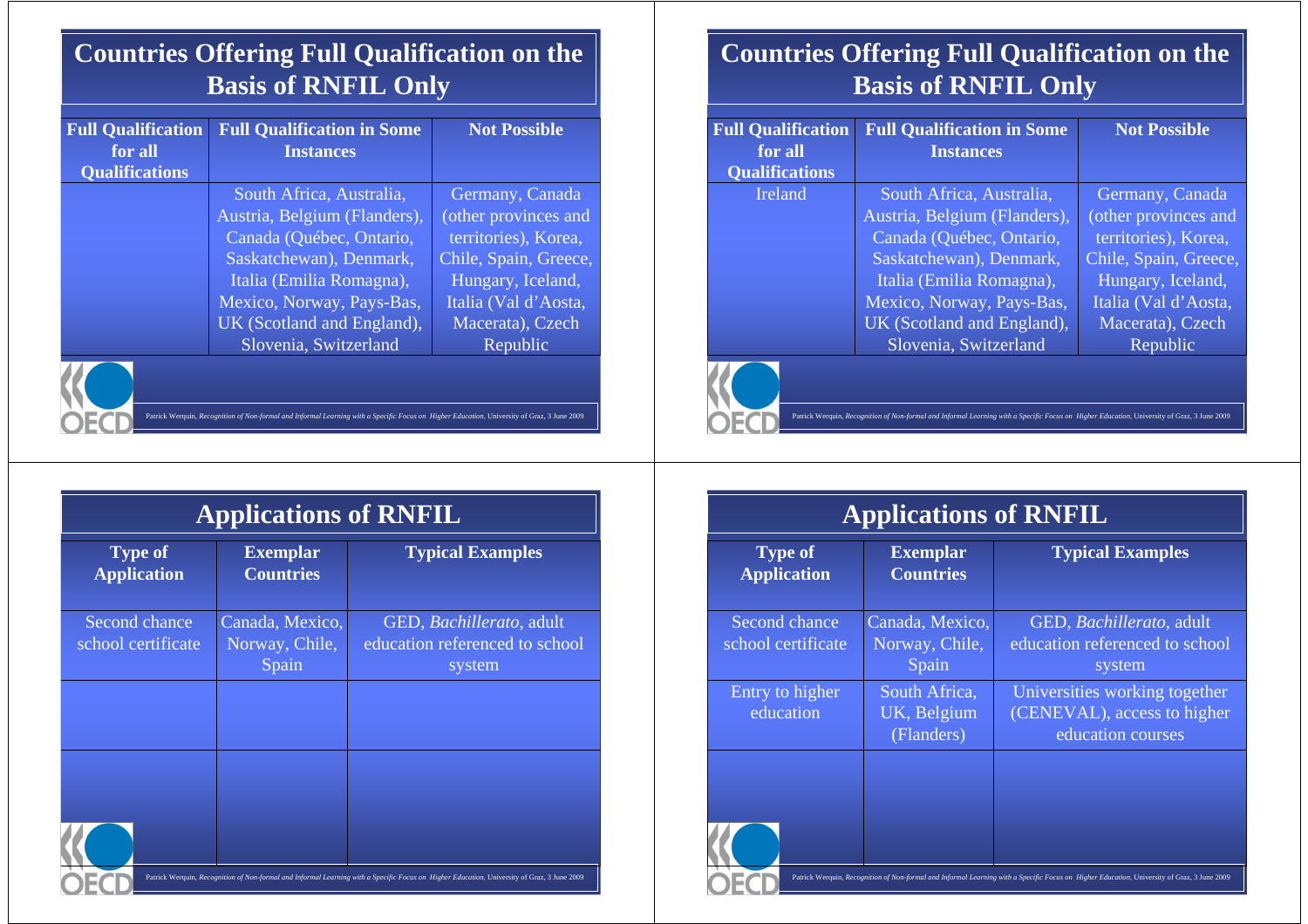### **Applications of RNFIL: Higher Education**

| <b>Type of</b><br><b>Application</b>        | <b>Exemplar</b><br><b>Countries</b>          | <b>Typical Examples</b>                                                                                                                     |
|---------------------------------------------|----------------------------------------------|---------------------------------------------------------------------------------------------------------------------------------------------|
| Second chance<br>school certificate         | Canada, Mexico,<br>Norway, Chile,<br>Spain   | GED, Bachillerato, adult<br>education referenced to school<br>system                                                                        |
| Entry to higher<br>education                | South Africa,<br>UK, Belgium<br>(Flanders)   | Universities working together<br>(CENEVAL), access to higher<br>education courses                                                           |
| <b>Exemptions</b> from<br>formal programmes | Hungary, Chile,<br>UK, Belgium<br>(Flanders) | Modular higher education<br>programmes, with exemptions<br>available, specific credits.<br>University discretion over<br>exemptions         |
|                                             |                                              | Patrick Werquin, Recognition of Non-formal and Informal Learning with a Specific Focus on Higher Education. University of Graz, 3 June 2009 |

|  | <b>Applications of RNFIL</b> |  |  |
|--|------------------------------|--|--|
|--|------------------------------|--|--|

| <b>Type of</b><br><b>Application</b>                                                                                                        | <b>Exemplar</b><br><b>Countries</b> | <b>Typical Examples</b>         |  |
|---------------------------------------------------------------------------------------------------------------------------------------------|-------------------------------------|---------------------------------|--|
| Labour                                                                                                                                      | Netherlands,                        | Exceptional procedures to allow |  |
| competence                                                                                                                                  | Germany, South                      | those with established          |  |
| certification                                                                                                                               | Africa, Belgium                     | competence to gain existing     |  |
|                                                                                                                                             | (Flanders)                          | formal qualification            |  |
|                                                                                                                                             |                                     |                                 |  |
|                                                                                                                                             |                                     |                                 |  |
| Patrick Werquin, Recognition of Non-formal and Informal Learning with a Specific Focus on Higher Education, University of Graz, 3 June 2009 |                                     |                                 |  |

**Applications of RNFIL**

**Typical Examples**

**Exemplar Countries**

**Type of Application**

| <b>Applications of RNFIL</b>         |                                     |                                   |  |
|--------------------------------------|-------------------------------------|-----------------------------------|--|
| <b>Type of</b><br><b>Application</b> | <b>Exemplar</b><br><b>Countries</b> | <b>Typical Examples</b>           |  |
| Labour                               | Netherlands,                        | Exceptional procedures to allow   |  |
| competence                           | Germany, South                      | those with established            |  |
| certification                        | Africa, Belgium                     | competence to gain existing       |  |
|                                      | (Flanders)                          | formal qualification              |  |
| VET system                           | Spain, Mexico,                      | <b>Creation of RNFIL-friendly</b> |  |
| redesign                             | Hungary, Australia,                 | qualifications                    |  |
|                                      | UK.                                 |                                   |  |
|                                      |                                     |                                   |  |
|                                      |                                     |                                   |  |

#### Patrick Werquin, *Recognition of Non-formal and Informal Learning with a Specific Focus on Higher Education*, University of Graz, 3 June 2009Labour competence certificationNetherlands, Germany, South Africa, Belgium (Flanders) Exceptional procedures to allow those with established competence to gain existing formal qualification VET system redesignSpain, Mexico, Hungary, Australia, UK Belgium Creation of RNFIL-friendly qualificationsDiscrete applications (Flanders), Hungary, Canada, Greece, GermanyECDL, language certificates, professional bodies

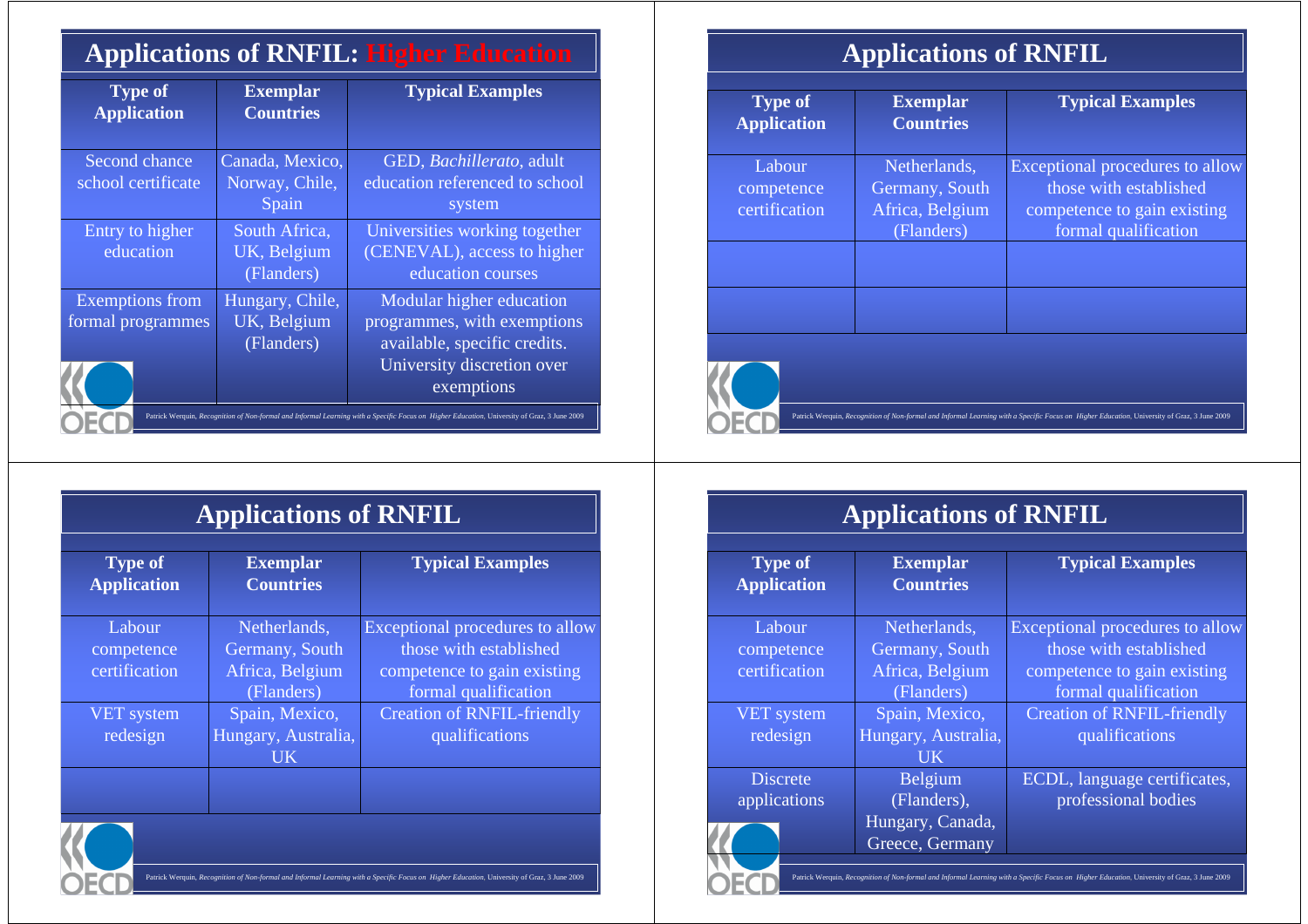### **Agenda for Today**

-Context -Definitions-Rationale-Country Practice

### -**Potential Barriers**

-Cost and Benefits

-A Country Overview

-Suggestions for Ways forward



# **Agenda for Today**

Patrick Werquin, *Recognition of Non-formal and Informal Learning with a Specific Focus on Higher Education*, University of Graz, 3 June 2009

,

-Context

-Definitions

-Rationale

-Country Practice

-Potential Barriers

### -**Cost and Benefits**

 -A Country Overview-Suggestions for Ways forward



Patrick Werquin, *Recognition of Non-formal and Informal Learning with a Specific Focus on Higher Education*, University of Graz, 3 June 2009

### **Barriers in Short**

-Psychological (stiffness, legitimacy of NFIL)-Cost (yes yes yes) -Input process unknown (and therefore not quality assured)-Understanding what it is about ("*you will give degrees to everybody"*)



Patrick Werquin, *Recognition of Non-formal and Informal Learning with a Specific Focus on Higher Education*, University of Graz, 3 June 2009

# **Findings (related to cost)**

-Information, Advice and Guidance is <u>necessary</u>... and<br>it comes with a cost it comes with a cost

-Getting people to describe and analyse their learning is time consuming, and it is correlated with initial level of education and training… and it comes with acost

-RNFIL does not create skills, or barely (key element because this means that the skills, knowledge and competences must be already there)

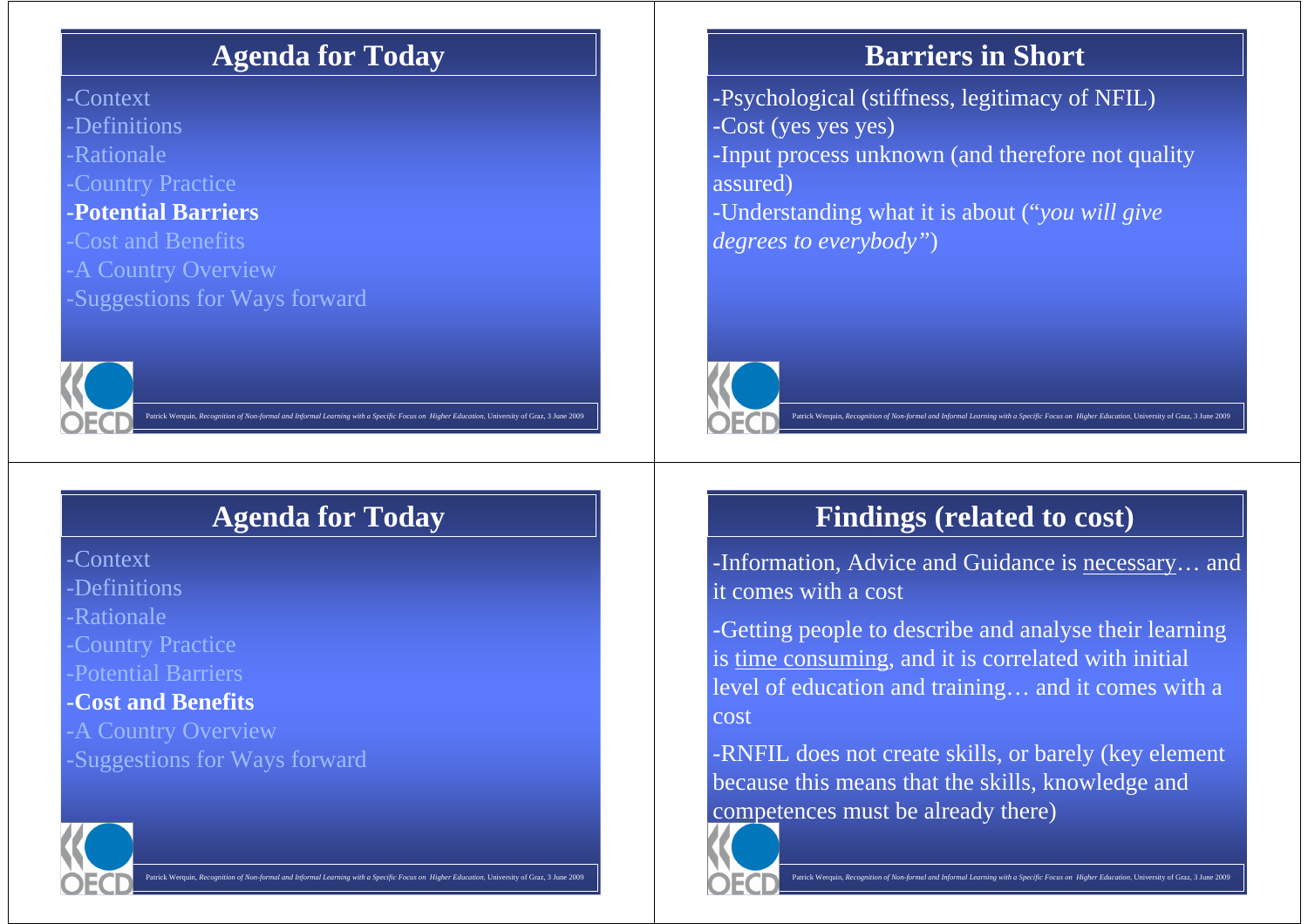### **Cost/Benefit Issue about Certification**

-Real question:

**Additional cost of formalisation (certification)**(assessment, quality assurance, issuing certificates…)

vs.

**Additional benefits**(signalling, visibility, regulated occupations…)

Patrick Werquin, *Recognition of Non-formal and Informal Learning with a Specific Focus on Higher Education*, University of Graz, 3 June 2009

,



### **Marginal vs. Average Cost**

### **Training as an alternative to RNFIL**



#### Patrick Werquin, *Recognition of Non-formal and Informal Learning with a Specific Focus on Higher Education*, University of Graz, 3 June 2009

# **Cost-Benefit Model**



# **Recognition vs. Training**

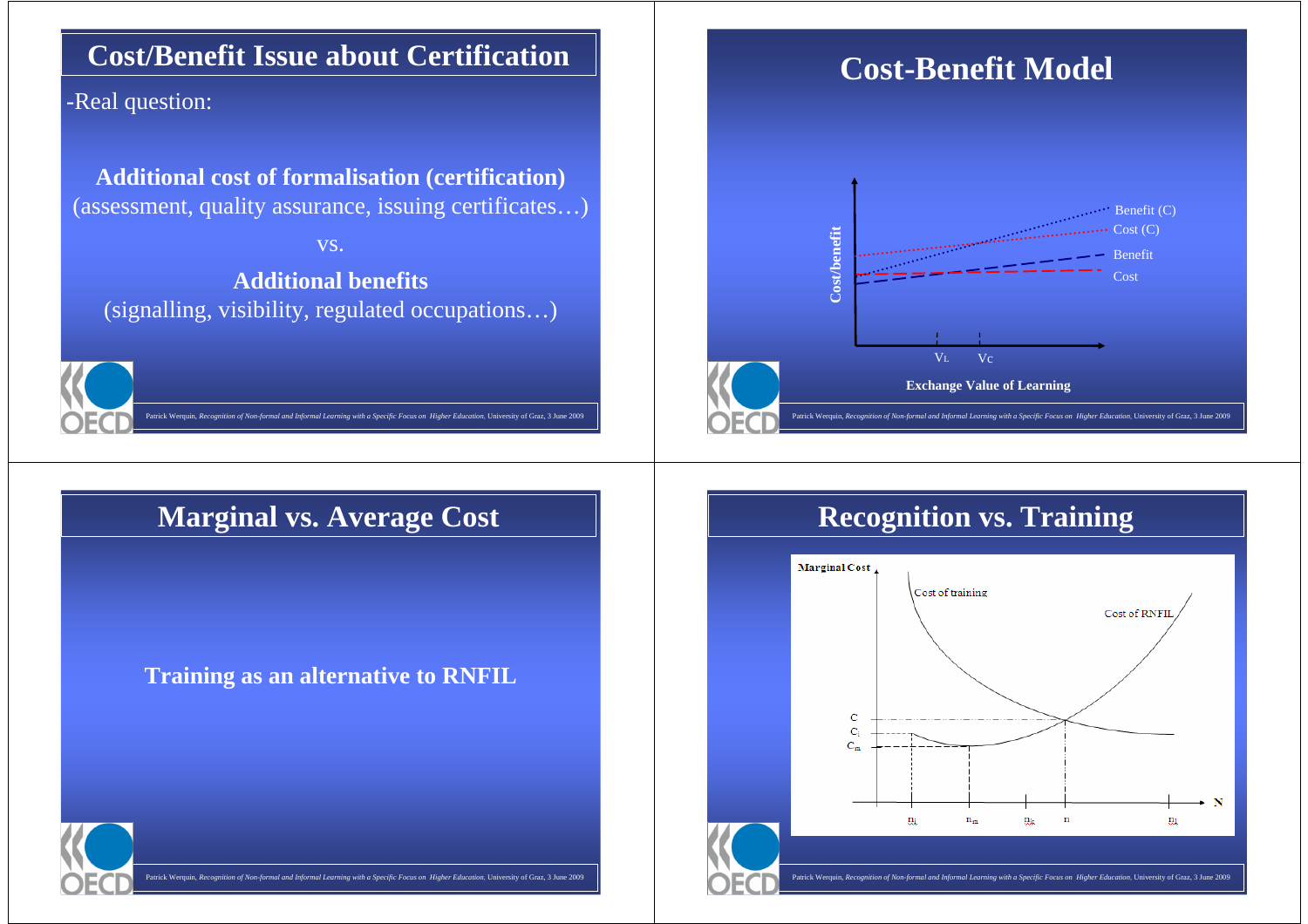### **Recognition vs. Training (cont'd)**



# **Agenda for Today**

- -Context
- -Definitions
- -Rationale
- -Country Practice
- -Potential Barriers
- -Cost and Benefits
- -**A Country Overview**-Suggestions for Ways forward



Patrick Werquin, *Recognition of Non-formal and Informal Learning with a Specific Focus on Higher Education*, Un

### **Countries with a RNFIL System**

| <b>Model</b> | <b>Characteristics</b>                                    | <b>Countries</b> |
|--------------|-----------------------------------------------------------|------------------|
| System       | Inclusive policy, a vision, a culture of RNFIL and a      |                  |
|              | global system.                                            |                  |
|              | In detail: legal framework or political consensus,        |                  |
|              | practice, all groups or individuals, financial provision, |                  |
|              | quality assurance, all levels and sectors of education    |                  |
|              | and training, significant participation, high level of    |                  |
|              | acceptance by the society, evaluation of the system       |                  |
|              | (data, research)                                          |                  |
| Quasi-       | Inclusive policy, a vision and a global system.           |                  |
| System       | In detail: legal framework or political consensus,        |                  |
|              | practice, all groups or individuals, financial provision, |                  |
|              | quality assurance, all levels and sectors of education    |                  |
|              | and training,                                             |                  |
|              |                                                           |                  |

Patrick Werquin, *Recognition of Non-formal and Informal Learning with a Specific Focus on Higher Education*, University of Graz, 3 June 2009

# **Countries with a RNFIL System**

| <b>Model</b>  | <b>Characteristics</b>                                    | <b>Countries</b> |
|---------------|-----------------------------------------------------------|------------------|
| <b>System</b> | Inclusive policy, a vision, a culture of RNFIL and a      |                  |
|               | global system.                                            |                  |
|               | In detail: legal framework or political consensus,        |                  |
|               | practice, all groups or individuals, financial provision, |                  |
|               | quality assurance, all levels and sectors of education    |                  |
|               | and training, significant participation, high level of    |                  |
|               | acceptance by the society, evaluation of the system       |                  |
|               | (data, research)                                          |                  |
| Quasi-        | Inclusive policy, a vision and a global system.           | Ireland,         |
| System        | In detail: legal framework or political consensus,        | Netherlands,     |
|               | practice, all groups or individuals, financial provision, | Denmark.         |
|               | quality assurance, all levels and sectors of education    | <b>Norway</b>    |
|               | and training,                                             |                  |
|               |                                                           |                  |

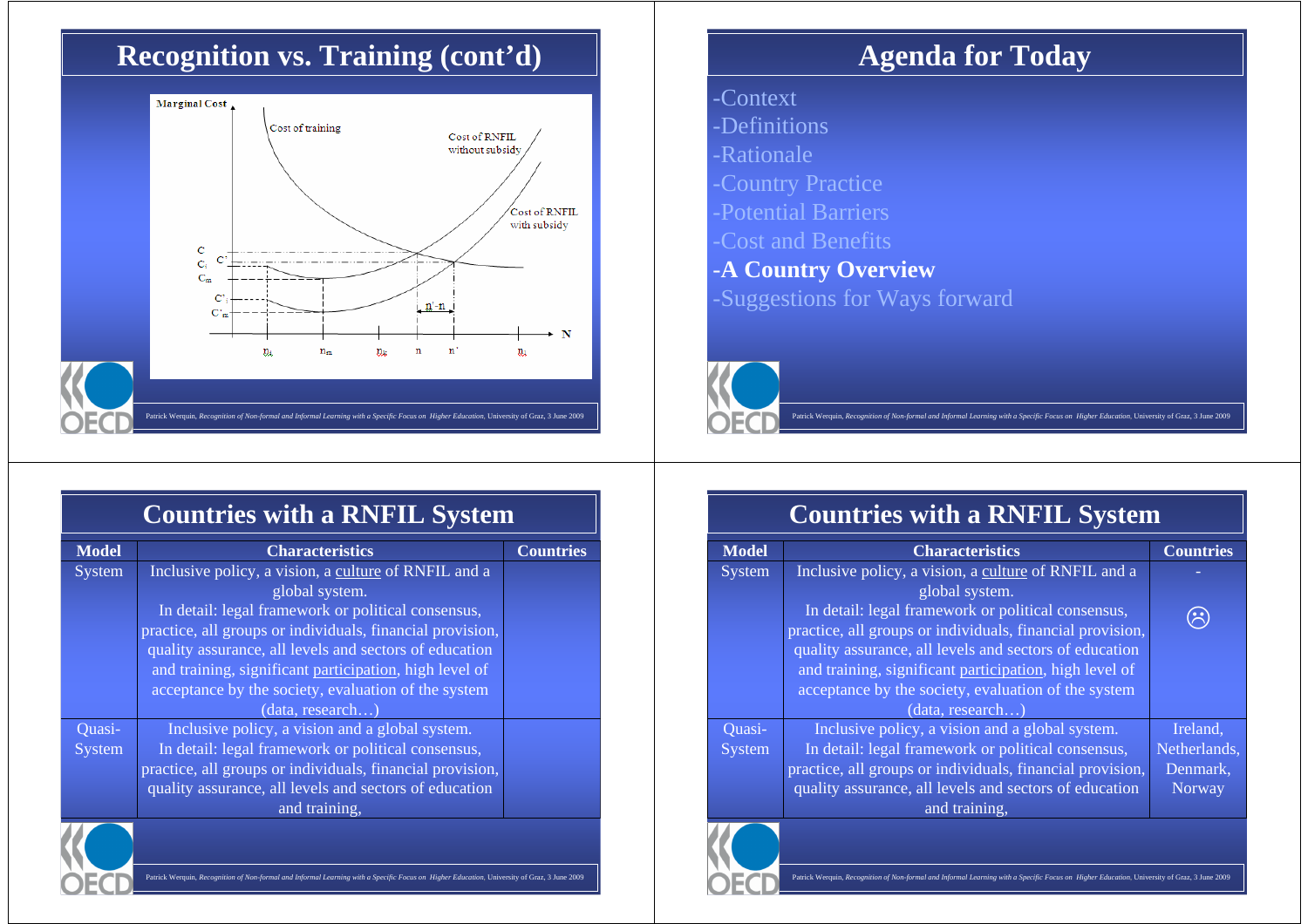| <b>Countries with a RNFIL System</b> |                                            |             |  |
|--------------------------------------|--------------------------------------------|-------------|--|
| <b>Model</b>                         | <b>Characteristics</b>                     | <b>Pays</b> |  |
| Consistant                           | Vision.                                    |             |  |
| set of                               | In detail: many practices, access for most |             |  |
| practices                            | individual profiles, some financing        |             |  |
|                                      | available. Not all levels or educational   |             |  |
|                                      | sectors.                                   |             |  |
| Fragmented                           | Clear objectives.                          |             |  |
| set of                               | In detail: practices, target groups, some  |             |  |
| practices                            | financing. Few levels or educational       |             |  |
|                                      | sectors.                                   |             |  |



| <b>Countries with a RNFIL System</b> |                                           |      |  |  |
|--------------------------------------|-------------------------------------------|------|--|--|
| <b>Model</b>                         | <b>Characteristics</b>                    | Pays |  |  |
| Some                                 | Some convincing attempts in very specific |      |  |  |
| practices                            | fields, sectors or institutions.          |      |  |  |
| Initial stage                        | Some actors show some interest in the     |      |  |  |
|                                      | RNFIL concept.                            |      |  |  |
|                                      | Some attempts in very narrow fields,      |      |  |  |
|                                      | sectors or institutions on a small scale. |      |  |  |
|                                      | Some rhetoric in the context of lifelong  |      |  |  |
|                                      | learning. Some broad documents. A lot of  |      |  |  |
|                                      | inertia.                                  |      |  |  |
| <b>Nothing</b>                       | No practice, no policy orientation        |      |  |  |
|                                      | documents, no rhetoric, no interest       |      |  |  |
|                                      | whatsoever for the concept of RNFIL       |      |  |  |
|                                      |                                           |      |  |  |



|  | Patrick Werquin, Recognition of Non-formal and Informal Learning with a Specific Focus on Higher Education, University of Graz, 3 June 2009 |
|--|---------------------------------------------------------------------------------------------------------------------------------------------|
|  |                                                                                                                                             |

| <b>Countries with a RNFIL System</b> |                                            |               |  |
|--------------------------------------|--------------------------------------------|---------------|--|
| <b>Model</b>                         | <b>Characteristics</b>                     | <b>Pays</b>   |  |
| Consistant                           | Vision.                                    | Australia,    |  |
| set of                               | In detail: many practices, access for most | Canada, South |  |
| practices                            | individual profiles, some financing        | Africa, UK,   |  |
|                                      | available. Not all levels or educational   | Belgium       |  |
|                                      | sectors.                                   | (Flanders)    |  |
| Fragmented                           | Clear objectives.                          | Germany,      |  |
| set of                               | In detail: practices, target groups, some  | Spain, Italy, |  |
| practices                            | financing. Few levels or educational       | Korea,        |  |
|                                      | sectors.                                   | Mexico,       |  |
|                                      |                                            | Iceland,      |  |
|                                      |                                            | Switzerland   |  |
|                                      |                                            |               |  |



Patrick Werquin, *Recognition of Non-formal and Informal Learning with a Specific Focus on Higher Education*, University of Graz, 3 June 2009

| <b>Countries with a RNFIL System</b> |                                           |                 |  |
|--------------------------------------|-------------------------------------------|-----------------|--|
| <b>Model</b>                         | <b>Characteristics</b>                    | <b>Pays</b>     |  |
| Some                                 | Some convincing attempts in very specific | Austria, Chile, |  |
| practices                            | fields, sectors or institutions.          | Slovenia        |  |
| Initial stage                        | Some actors show some interest in the     | Hungary,        |  |
|                                      | RNFIL concept.                            | Greece, Czech   |  |
|                                      | Some attempts in very narrow fields,      | Republic        |  |
|                                      | sectors or institutions on a small scale. |                 |  |
|                                      | Some rhetoric in the context of lifelong  |                 |  |
|                                      | learning. Some broad documents. A lot of  |                 |  |
|                                      | inertia.                                  |                 |  |
| <b>Nothing</b>                       | No practice, no policy orientation        |                 |  |
|                                      | documents, no rhetoric, no interest       |                 |  |
|                                      | whatsoever for the concept of RNFIL       |                 |  |
|                                      |                                           |                 |  |